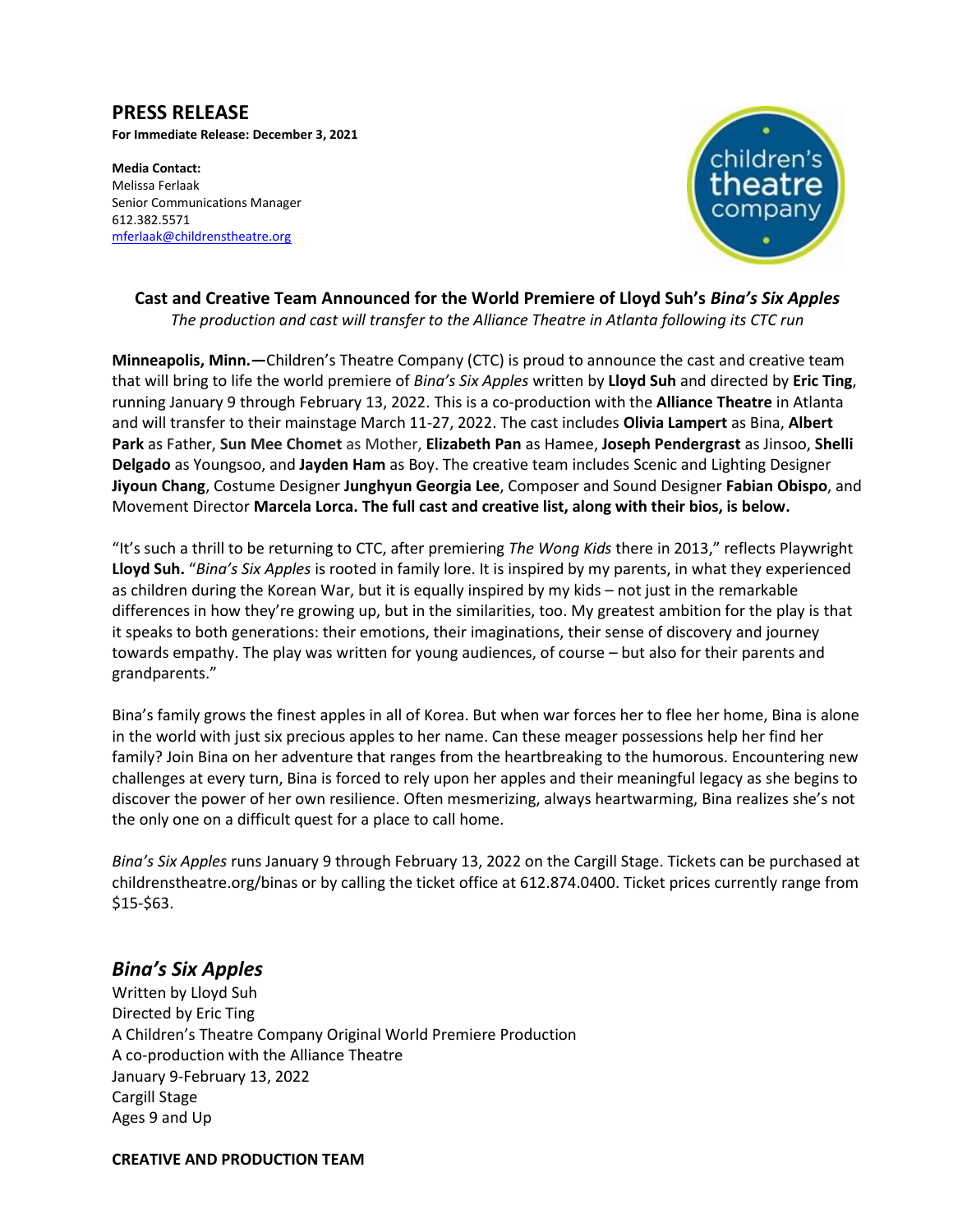Scenic and Lighting Designer | **Jiyoun Chang** Costume Designer | **Junghyun Georgia Lee** Composer and Sound Designer | **Fabian Obispo** Movement Director | **Marcela Lorca** Original Dramaturg | **Miriam Weisfeld** Associate Lighting Designer | **Marie Yokoyama** Stage Manager | **Chris Schweiger** Assistant Stage Manager | **Kenji Shoemaker** Howard University Stage Management Fellow | **Cortney Gilliam**

## **CAST**

Bina | **Olivia Lampert** Father, Boatperson | **Albert Park** Mother, Merchant | **Sun Mee Chomet** Hamee | **Elizabeth Pan** Jinsoo, Soldier | **Joseph Pendergrast** YoungSoo, Another Mother | **Shelli Delgado** Boy | **Jayden Ham**

#### **UNDERSTUDIES**

Bina | **Malia Berg** Boy | **Zakarin Ratsabout** Mother, Merchant, Hamee, Youngsoo, Another Mother | **Michelle de Joya** Father, Boatperson, Jinsoo, Soldier | **Clay Man Soo**

#### **Tickets**

The Ticket Office is accessible by phone two hours prior to most performances. These posted hours are subject to change. **Email:** [tickets@childrenstheatre.org](mailto:tickets@childrenstheatre.org) (inquiries only, no ticket processing) **Phone:** 612.874.0400 **Website:** [https://childrenstheatre.org](https://childrenstheatre.org/) Subscription packages are available. Please see website for complete details: childrenstheatre.org/open

## **ASL/AD Performances: Friday, February 4, 2022, 7pm Sensory Friendly Performance: Friday, February 11, 2022 at 7pm**

## **Performance Dates**

Sunday, January 9, 2022, 7pm (Preview) Tuesday, January 11, 2022, 7pm (Preview) Wednesday, January 12, 2022, 7pm (Preview) Thursday, January 13, 2022, 7pm (Preview) Friday, January 14, 2022, 7pm (Opening Night) Saturday, January 15, 1pm and 5pm (Opening Weekend) Sunday, January 16, 1pm and 5pm (Opening Weekend)

Wednesday, January 19, 7pm Thursday, January 20, 7pm Friday, January 21, 7pm Saturday, January 22, 11am and 3pm Sunday, January 23, 1pm and 5pm

Thursday, January 27, 2022 7pm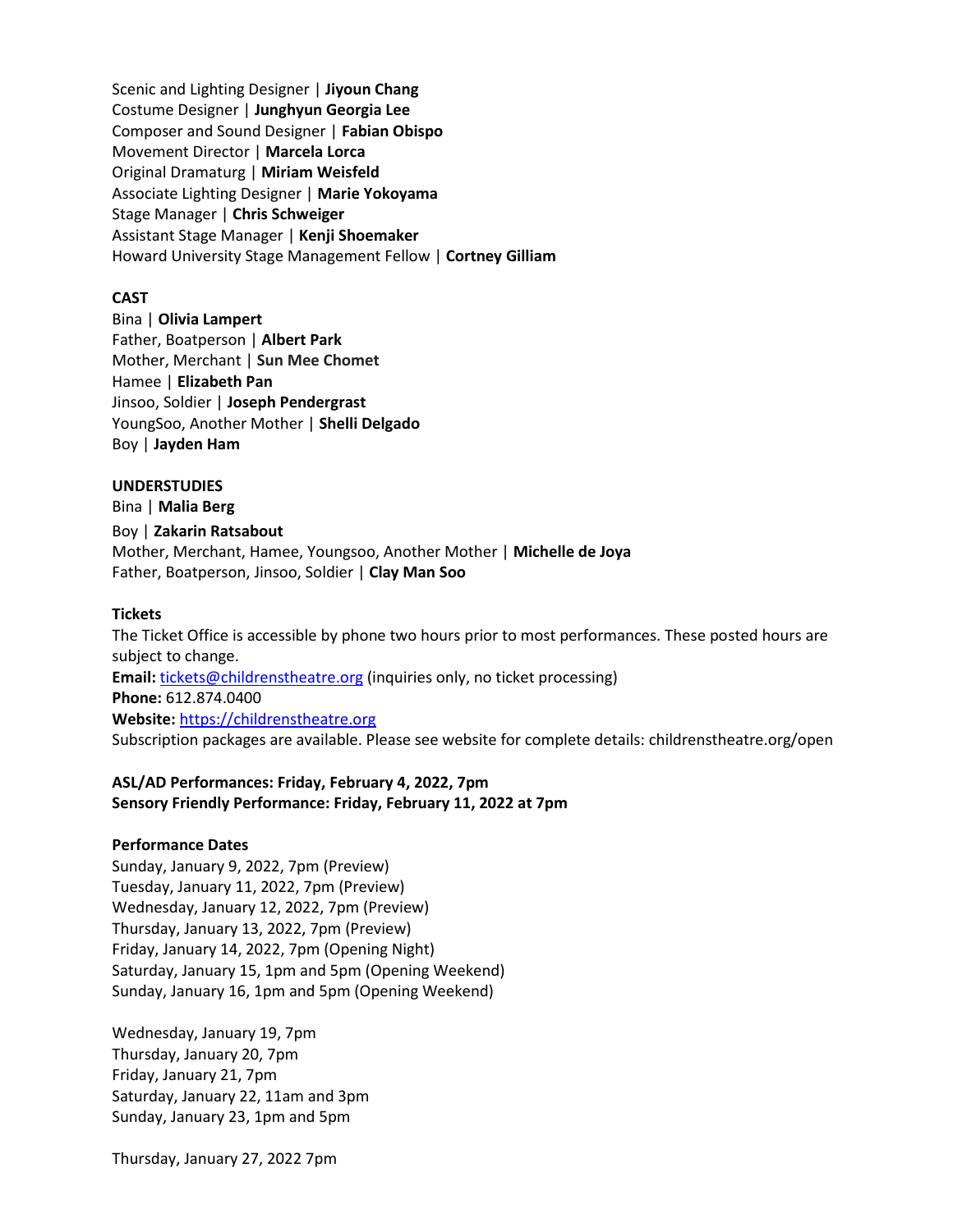Friday, January 28, 2022, 7pm Saturday, January 29, 11am and 3pm Sunday, January 30, 1pm and 5pm

Thursday, February 3, 2022, 7pm Friday, February 4, 2022, 7pm (ASL/AD Performance) Saturday, February 5, 11am and 3pm Sunday, February 6, 1pm and 5pm

Thursday, February 10, 2022, 7pm Friday, February 11, 2022, 7pm (Sensory Friendly Performance) Saturday, February 12, 2022, 11am and 3pm Sunday, February 13, 2022, 1pm and 5pm (Closing Performance)

# *Bina's Six Apples* **Bios**

# **CREATIVE**

# **Director**

**Eric Ting** (he/they) is an Obie Award-winning director and Artistic Director of California Shakespeare Theater. Recent credits include *Between Two Knees* (OSF); *The Good Person of Szechwan* (Cal Shakes); and *Parable of the Sower: The Opera*. Upcoming: *Between Two Knees* (Yale Rep); and *King Lear* adapted by Marcus Gardley (Cal Shakes).

# **Playwright**

**Lloyd Suh** (he/him) is the author of *The Chinese Lady; Charles Francis Chan Jr.'s Exotic Oriental Murder Mystery; American Hwangap;* and more, including *The Wong Kids in the Secret of the Space Chupacabra Go!* which premiered at CTC in 2013.

# **Composer and Sound Designer**

**Fabian Obispo** returns to CTC where he designed *The Beggars' Strike.* Recent Off-Broadway credits include his musical *Felix Starro*; *The Chinese Lady; Sea Wall/A Life*; and *Teenage Dick.* He recently wrote the music for the PBS documentary *20 Years of Asian American Playwriting*. He is a recipient of the Barrymore and the Berkshire Theatre Critics Award.

# **Movement Director**

**Marcela Lorca** (she/her) is Artistic Director of Ten Thousand Things Theater. She has directed and/or choreographed plays at the Minnesota Orchestra, Guthrie Theater, McCarter Theater, Milwaukee Rep, Oregon Shakespeare Festival, Syracuse Stage, Mixed Blood, Goodman, DC Shakespeare, and Juilliard Drama School. She is a founder of the GEX and the UMN/Guthrie B.F.A. Actor's training programs. Marcela is the recipient of the 2019 Zelda Fichandler Award. [marcelalorca.com](http://marcelalorca.com/)

# **Scenic and Lighting Designer**

**Jiyoun "Jiji" Chang** (she/her) is a New York designer. Credits: *Marry Wives* (Delacorte Theatre); *Slave Play* (Nominations for Tony, Drama Desk, Henry Hewes); *For Colored Girls Who Have Considered Suicide/When the Rainbow Is Enuf* (The Public); and *Marys Seacole* (Henry Hewes Nom, LCT3)*.* More credits at Second Stage Theater, Roundabout, ATC, NYTW, BAM (Obie Award), MCC, Signature, Guggenheim, Berkeley Rep, Cal Shakes, Guthrie Theatre*,* The Old Globe, OSF (Falstaff Award), Studio Theatre. She sends special thanks to David and Eva.

# **Costume Designer**

**Junghyun Georgia Lee** is a Korean-born, NYC-based designer. She designed for New York Theatre Workshop, Ma-Yi, Public, Soho Rep, The Play Co., Alley Theatre, Hartford Stage, Long Wharf Theatre,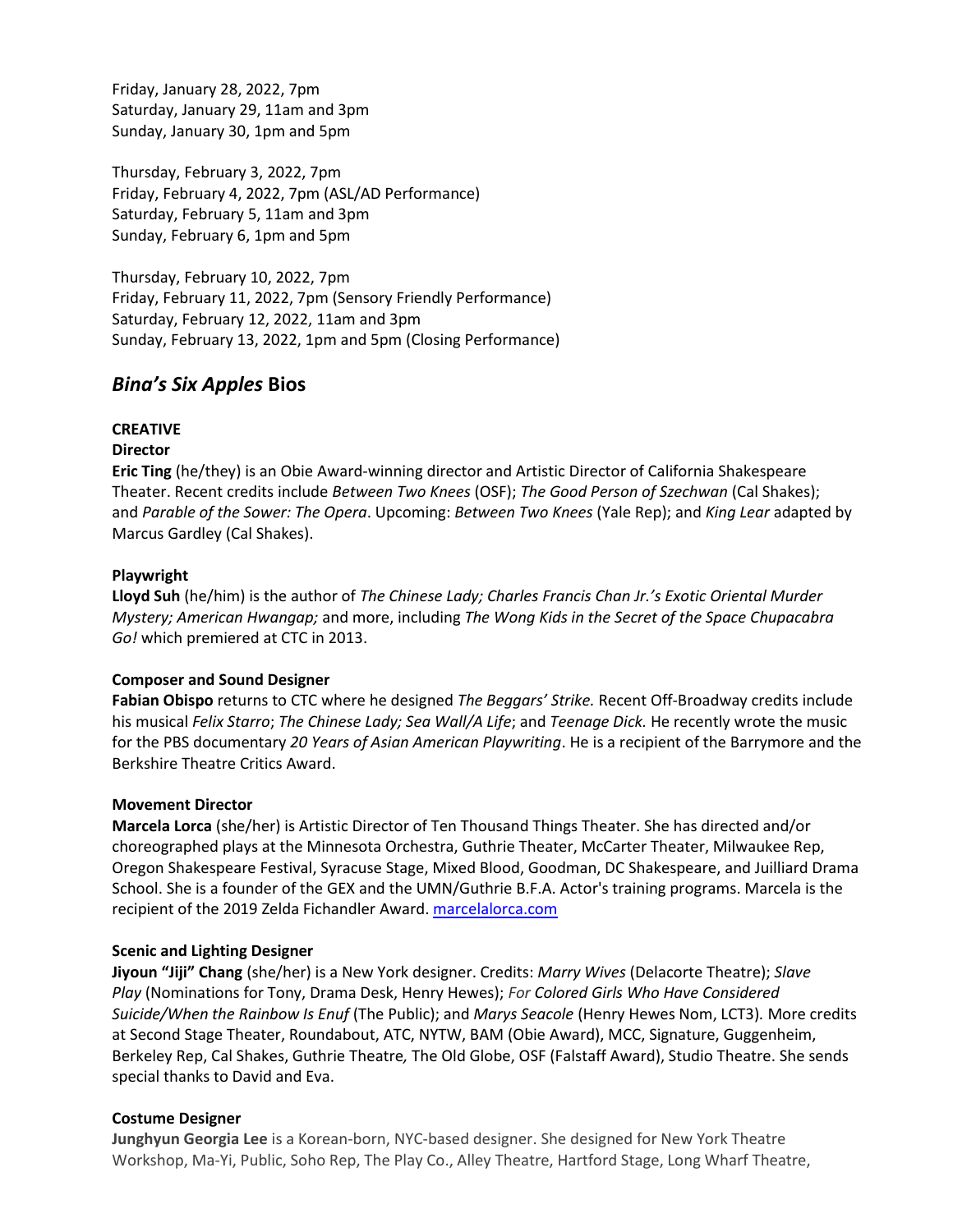Guthrie Theater, Huntington Theatre Company, Indiana Repertory Theater, Cincinnati Playhouse in the Park, Alliance, and Syracuse Stage. She is a member of New Neighborhood, a multimedia and theatre group. M.F.A., Yale School of Drama. junghyungeorgialeedesign.com

# **Stage Manager**

**Chris Schweiger** has worked at CTC for almost 20 years, and she most recently worked with the Moab Music Festival in the beautiful wilderness of Utah. She has also worked at Arena Stage, Seattle Children's Theatre, The Ordway, Guthrie Theater, Mixed Blood, New Victory Theater, Alpine Theatre Project, and Perseverance Theatre. She graduated from Northwestern University and was a Peace Corps Volunteer in Mongolia.

## **Assistant Stage Manager**

**Kenji Shoemaker** (he/they) is excited to be a part of his first show with Children's Theatre Company. Kenji works as both a Stage Manager and a Props Designer and has worked with several Twin Cities organizations including Full Circle Theater, Theater Mu, Pillsbury House Theatre, and Stages Theatre Company.

## **Howard University Stage Management Fellow**

**Cortney Gilliam** (she/her) has a B.F.A. in Theatre Arts Administration from Howard University. She has worked at Sundance Institute in the Summer Theatre Labs as well as interned for the AT&T Performing Arts Center in Dallas, Texas. She is currently the Howard University Stage Management Fellow at Children's Theatre Company.

### **CAST**

### **Bina**

**Olivia Lampert** is making her CTC debut! Favorite credits include *The Sound of Music* (Blue Water Theatre Company); *Honk JR.* (Wayzata School Theatre); and *Shapeshift* (promotional video)*.* Olivia has trained with Just for Kix, Stages Theatre Company, and All Things Musik (voice, ukulele). She would love to thank everyone who supported her and hopes that you enjoy the show!

### **Father, Boatperson**

**Albert Park** is thrilled to be at CTC. Select theatre credits: *The Supreme Leader* (Dallas Theater Center); *Man of God* (Geffen Playhouse); *Where the Mountain Meets the Moon* (South Coast Repertory); *Cambodian Rock Band* (City Theatre Company/Merrimack Repertory); *Yoga Play* (MOXIE Theatre); *Vietgone* (East West Players); *The Oldest Boy* (San Diego Repertory); *The Winter's Tale* (The Old Globe); *Extraordinary Chambers* (Mo'olelo Performing Arts Company); *The Odd Couple* (North Coast Repertory); *Flower Drum Song* (SDAART/La Jolla Playhouse). Select film credits: *Borrowed Light*; *Last Summer of Nathan Lee*. He especially thanks CTC, the cast, and crew. Albert is eternally grateful to Jenny, Felix, Henry, and Coral. He is represented by CESD.

### **Mother, Merchant**

**Sun Mee Chomet** is happy to be a part of this project as it is close to her own birth family's story. The experience of displacement due to war is part the story of so many people in Minnesota, the country, and the world. Sun Mee is grateful to CTC for commissioning and producing this play, Lloyd Suh for crafting such a personal work-of-art, and Eric Ting for realizing its vision.

### **Hamee**

**Elizabeth Pan** (she/her) is honored to make her debut at CTC. Past theatre includes: *Calligraphy* (Theateworks Silicon Valley); *Dogeaters* (*Center Theater Group*); *Film Chinois* (Grove Theater Center); *@thespeedofjake* (Playwright's Arena); and *The Winter People* (Theater@BostonCourt). Elizabeth trained at American Conservatory Theatre and the Royal National Theatre. [www.elizabethpan.com,](http://www.elizabethpan.com/) IG: @thereallizpan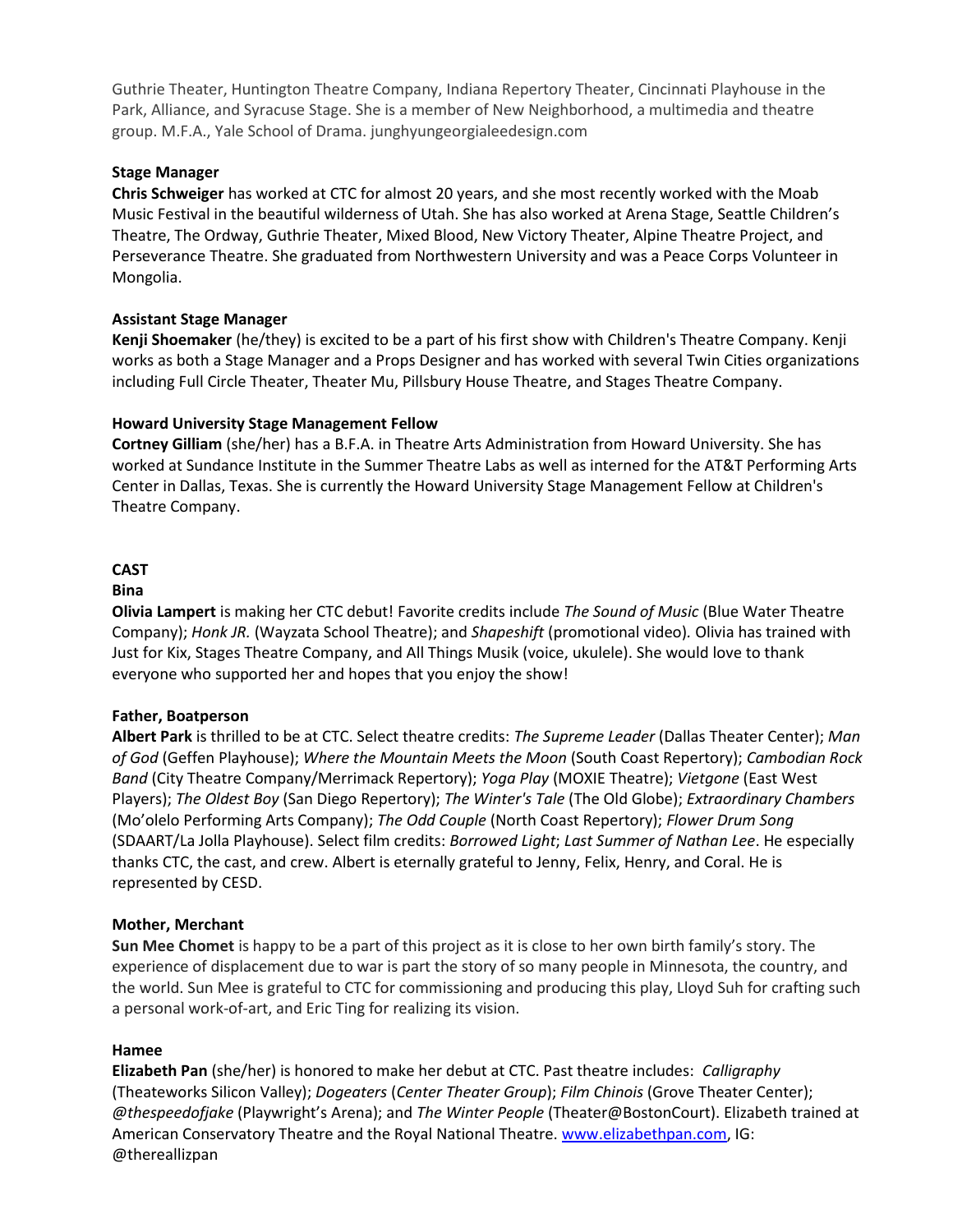# **Jinsoo, Soldier**

**Joseph Pendergrast** (they/them) is making their Children's Theatre Company debut and has performed in most theatres in Atlanta including *Alice Between; Ever After* (The Alliance); *Frankenstein's Funeral* (Found Stages); *In the Heights* (The Aurora); *Spring Awakening* (Serenbe playhouse); *Head Over Heels* (Actor's Express); and *Lyle the Crocodile* (Synchronicity Theatre).

## **YoungSoo, Another Mother**

**Shelli Delgado** (she/her) is making her Children's Theatre Company debut. Recent regional credits include Alliance Theatre, Aurora Theatre, Horizon Theatre Company, Warehouse Theatre, and Actor's Express. TV/Film: *The Vampire Diaries* and *Doom Patrol.* She holds a B.A. in both Theatre and English from the University of Georgia. Black Lives Matter. Stop Asian Hate. IG: @shellidelgado

## **Boy**

**Jayden Ham** is excited about his CTC debut. In his spare time, Jayden plays piano, violin, and Roblox with his friends. He often visits Korea and loves Korean food and culture. A native of Minnesota, Jayden lives in Woodbury with his mom, dad, and Rocky Bear, his puppy.

# **Understudies**

### **Bina**

**Malia Berg** has enjoyed performing with theatre companies such as Children's Theatre Company, Merrill Arts Center, and the Zephyr Theater in productions such as *Spamtown, USA* (CTC); *Disney's Freaky Friday*; *Little Women; Madeline's Christmas; 101 Dalmations* (MAC); *Midsummer Night's Dream*; *Madagascar*; *Mulan; Little Mermaid; Annie;* and *Charlotte's Web* (Zephyr Theater).

### **Boy**

**Zakarin Ratsabout** is thrilled for his CTC debut with the cast of *Bina's Six Apples*. Zak has danced with Lundstrum Performing Arts and Cypherside Dance School. In his free time, Zak enjoys producing music on his computer.

# **Mother, Merchant, Hamee, Youngsoo, Another Mother**

**Michelle de Joya** (she/her/they/them) is an AAPI Actor, Playwright, Acrobat, and Educator. Their past credits include *Sherwood* (Yellow Tree Theatre); *Chicago* (Theater Latté Da); *The Brothers Paranormal* (Theater Mu/Penumbra Theatre); *The Wolves* (The Jungle Theater); and more. They have a B.F.A. from the University of Minnesota/Guthrie Theater Acting Program[. facebook.com/dejoya.michelle](http://facebook.com/dejoya.michelle)

# **Father, Boatperson, Jinsoo, Soldier**

**Clay Man Soo** (he/him) is making his debut at CTC! He has performed with Guthrie Theater, Great River Shakespeare Festival, Theater Mu, Pangea World Theater, SD Shakespeare Festival, among others. Upcoming shows at Park Square Theatre and Tiger Lion Arts. He holds a B.A. at Gustavus Adolphus College. [www.claymansoo.com](http://www.claymansoo.com/)

**Children's Theatre Company (CTC)** is the nation's largest and most acclaimed theatre for young people and serves a multigenerational audience. It creates theatre experiences that educate, challenge, and inspire for more than 250,000 people annually. CTC is the only theatre focused on young audiences to win the coveted